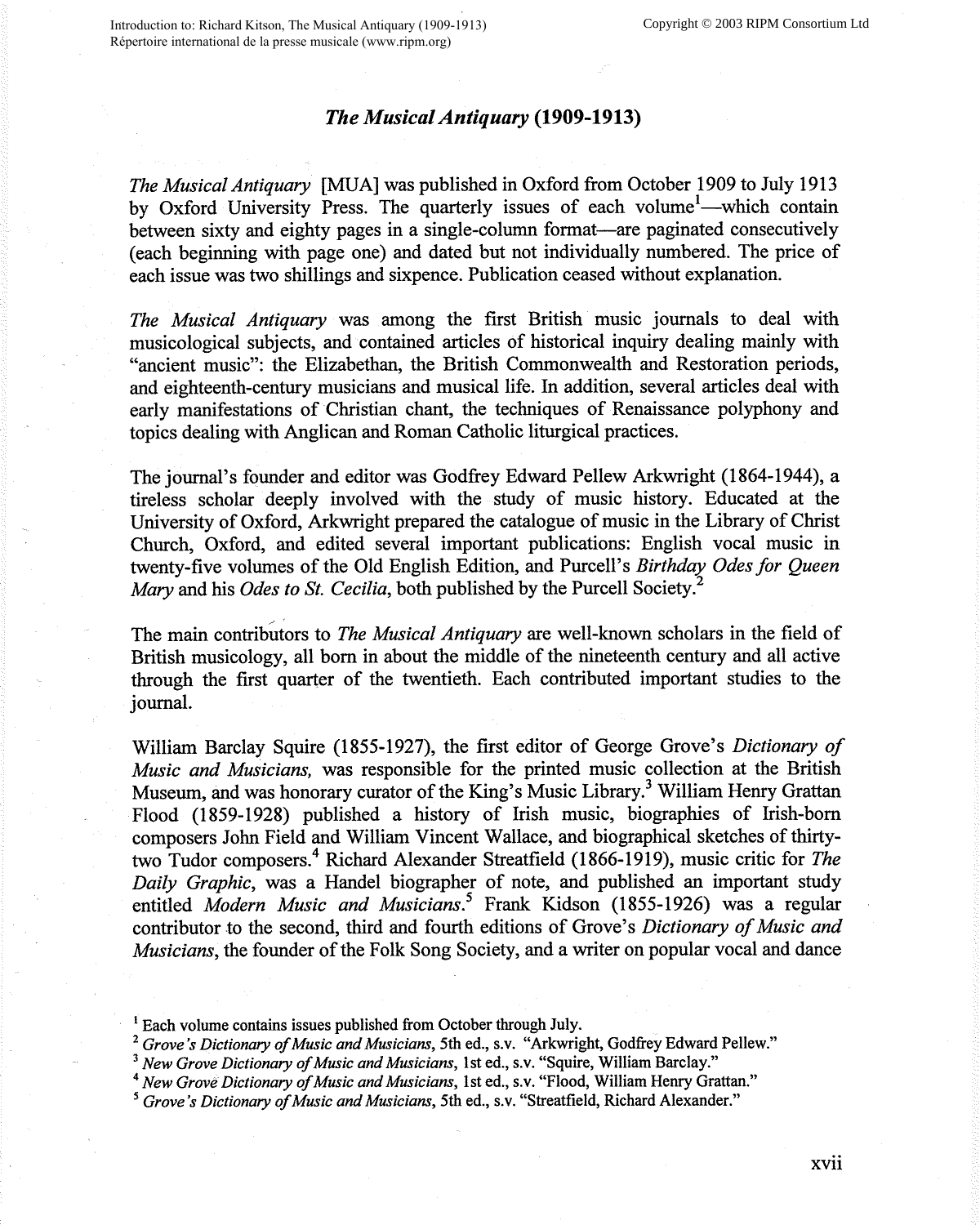## *The Musical Antiquary*

music.<sup>6</sup>H. Ellis Wooldridge (1845-1917) edited two volumes of the *Oxford History of Music,* and published a revised edition of Arthur Chappell's *Popular Music of the Olden Time.*<sup>7</sup> Henry Tillyard (1881-1968) was an outstanding authority on Byzantine music.<sup>8</sup>

The journal contains eighty-four articles, the majority of which are signed. Seventeen articles deal specifically with music and musicians in Great Britain. An unsigned article treats composers of liturgical music in sixteenth-century Scotland.<sup>9</sup> Two unsigned articles study the roles of Robert Farrant, William Hunnis and William Byrd in the production of stage music of the Elizabethan period.<sup>10</sup> Rachel Poole investigates the history of the Oxford Music School and includes portraits (with biographical notes) of the musicians who served as music masters of the institution.<sup>11</sup> Robert Bridges deals with the accentual properties of the English language,<sup>12</sup> while E. W. Naylor examines the "fullness and variety" of Shakespeare's "treatment of music" in his plays.<sup>13</sup> Conflicting evidence derived from the writings of Michael Kelly, Madame D'Arblay and Charles Burney concerning the patronage, composition and production of comic operas is examined in an article by Frank Kidson.<sup>14</sup> Of considerable significance is the fourteen-part series of articles listing musicians of the Tudor and Stuart reigns derived from the "audit office declared accounts," records of accounting established during the reign of Elizabeth Tudor.<sup>15</sup> Joseph C. Bridge considers the activities of singing teacher and choral director Captain Henry Cooke during the Commonwealth and Restoration periods.<sup>16</sup> Arkwright offers a study of Purcell's church music, <sup>17</sup>and Barclay Squire describes a Purcell

<sup>6</sup>*Grove's Dictionary of Music and Musicians,* 5th ed., s.v. "Kidson, Frank."

<sup>7</sup>*Grove's Dictionary of Music and Musicians,* 5th ed., s.v., "Wooldridge, H. Ellis."

<sup>8</sup>*New Grove Dictionary of Music and Musicians,* 1st ed., s.v. "Tillyard, H(enry) J(ulius) W(estenhall)." <sup>9</sup> "Some early Scottish Composers," MUA II, no. 1 (October 1910): 42-50.

<sup>10</sup> "Early Elizabethan Stage Music," MUA I, no. 1 (October 1909): 30-40; IV, no. 2 (January 1913): 112-17.

<sup>11</sup> Rachel Poole, "The Oxford Music School, and the Collection of Portraits Formerly Preserved There," MUA IV, no. 3 (April 1913): 143-59. Four of the forty portraits are reproduced in the journal.

<sup>12</sup> Robert Bridges, "A Letter to Musicians on English Prosody," MUA I, no. 1 (October 1909): 15-29.

<sup>13</sup> E. W. Naylor, "Music and Shakespeare," MUA I, no. 3 (April 1910): 129-48. Naylor's work draws on Bartlett's concordance.

<sup>14</sup> Frank Kidson, "James Oswald, Dr. Burney, and 'The Temple of Apollo'," MUA II, no. 1 (October 1910): 34-41. Consequently and the consequently and the consequently and the consequently and consequently and

<sup>15</sup> "List of the King's Musicians," MUA I, no. 1 (October 1909: 56-61); no. 2 (January 1910): 119-24; no. 3 (April 1910): 182-87; no. 4 (July 1910): 249-53; II, no. 1 (October 1910): 51-55; no. 2 (January 1911): 114-18; no. 3 (April 1911): 173-78; no. 4 (July 1911): 235-40; III, no. 1 (October 1911): 54-58; no. <sup>2</sup> (January 1912): 110-13; no. 3 (April 1912): 171-76; no. 4 (July 1912): 229-34; IV, no. 1 (October 1912): 55-58; no. 3 (April 1913): 178-83.

<sup>16</sup> Joseph C. Bridge, "A Great English Choir-trainer: Captain Henry Cooke," MUA II, no. 2 (January 1911): 61-79.

<sup>17</sup> G. E. P. Arkwright, "Purcell's Church Music," MUA I, no. 2 (January 1910): 63-72.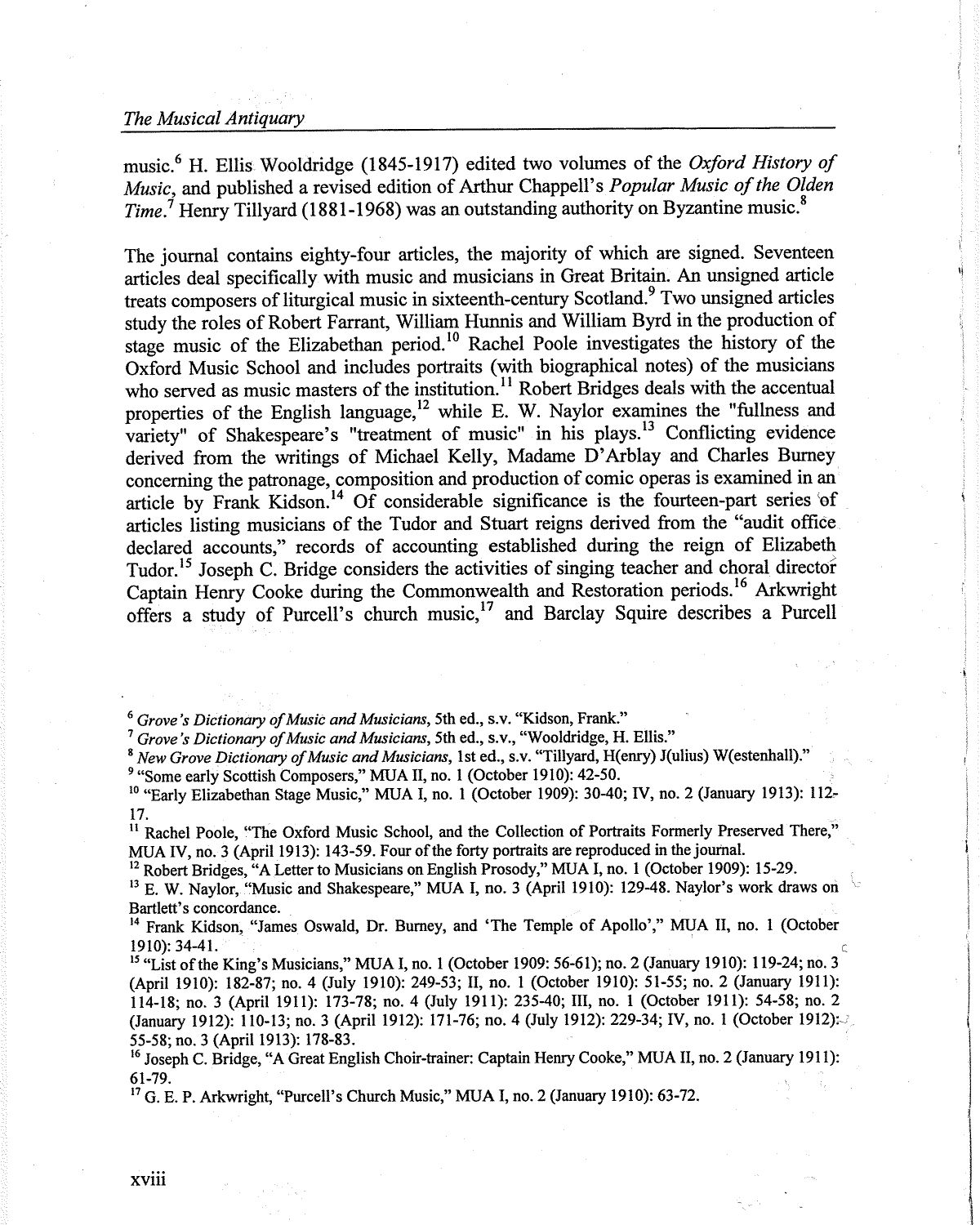autograph of *The Fairy Queen*.<sup>18</sup> The tradition of chanting in the services of the Church of England is treated by Robert Bridge.<sup>19</sup>

The rich history of the musical activities in Dublin is the subject of five major articles and a number of short comments by correspondents.<sup>20</sup> W. H. Grattan Flood deals with actual and speculative accounts of visits to Dublin by Domenico Scarlatti,<sup>21</sup> Thomas Arne<sup>22</sup> and Francesco Geminiani.<sup>23</sup> W. J. Lawrence explores Italian musician Tomasso Giordani's residency in Dublin, $^{24}$  and the various activities of the important eighteenth-century Anglo-Irish musical family, the Wolfingtons.<sup>25</sup>

The tabulation of the contents of private collections and British musical libraries, a muchdiscussed undertaking in the period of *The Musical Antiquary,* is addressed in a number of articles. Of particular interest are descriptions of the holdings of the Bodleian Library in Oxford,<sup>26</sup> and the contents (and history) of the Granville Collection of Handel manuscripts. $27$  In addition, late seventeenth- and eighteenth-century articles published in English periodicals and dealing with musical activities are the subject of several investigations. These include Barclay Squire's inquiry into ballad operas,<sup>28</sup> an unsigned tally of songs and remarks about music in Peter Motteux's *Gentleman's Journal*<sup>29</sup> and W. J. Lawrence's examination of the history, locale of existing copies and content of the periodical *Exshaw's London Magazine*.<sup>30</sup> These discussions are enhanced by the contributions of other music scholars in the "Notes and Queries" correspondence section of the journal.<sup>31</sup>

<sup>18</sup> W. Barclay Squire, "An Unknown Autograph of Henry Purcell," MUA III, no. 1 (October 1911): 5-17.

<sup>19</sup> Robert Bridges, "Anglican Chanting," MUA III, no. 2 (January 1912): 74-86.

<sup>20</sup> The correspondents' remarks are contained in the section entitled "Notes and Queries," which appears at the conclusion of every issue.

<sup>21</sup> W. H. Grattan Flood, "Domenico Scarlatti's Visit to London, 1740-1," MUA I, no. 3 (April 1910): 178-81.

 $22$  W. H. Grattan Flood, "Dr. Arne's Visit to Dublin," MUA I, no. 4 (July 1910): 215-33.

<sup>23</sup> W. H. Grattan Flood, "Geminiani in Dublin," MUA II, no. 1 (October 1910): 57.

<sup>24</sup>W. J. Lawrence, "Tomasso Giordani: an Italian Composer in Ireland," MUA II, no. 2 (January 1911): 99- 107.

<sup>25</sup> W. J. Lawrence, "The Wolfingtons of Dublin, Some Records of an Old Musical Family," MUA III, no. 4 (July 1912): 215-19.

<sup>26</sup> Ernest Walker, "The Bodleian Manuscript of Maurice Greene," MUA I, no. 3 (April 1910): 149-65; no. 4 (July 1910): 203-14.

 $^{27}$  R. A. Streatfield, "The Granville Collection of Handel Manuscripts," MUA II, no. 4 (April 1911): 208-24.

<sup>28</sup> W. Barclay Squire, "An Index of Tunes in Ballad-operas," MUA II, no. 1 (October 1910): 1-17.

<sup>29</sup>"Index to the Songs and Musical Allusions in *The Gentleman's Journal,* 1692-4," MUA II, no. 4 (July 1911): 225-34.

<sup>30</sup>W. J. Lawrence, "Eighteenth-century Magazine Music," MUA III, no. 1 (October 1911): 18-39.

 $31$  See, for example, remarks by W. H. Grattan Flood in MUA III, no. 4 (July 1912): 235.

**XIX**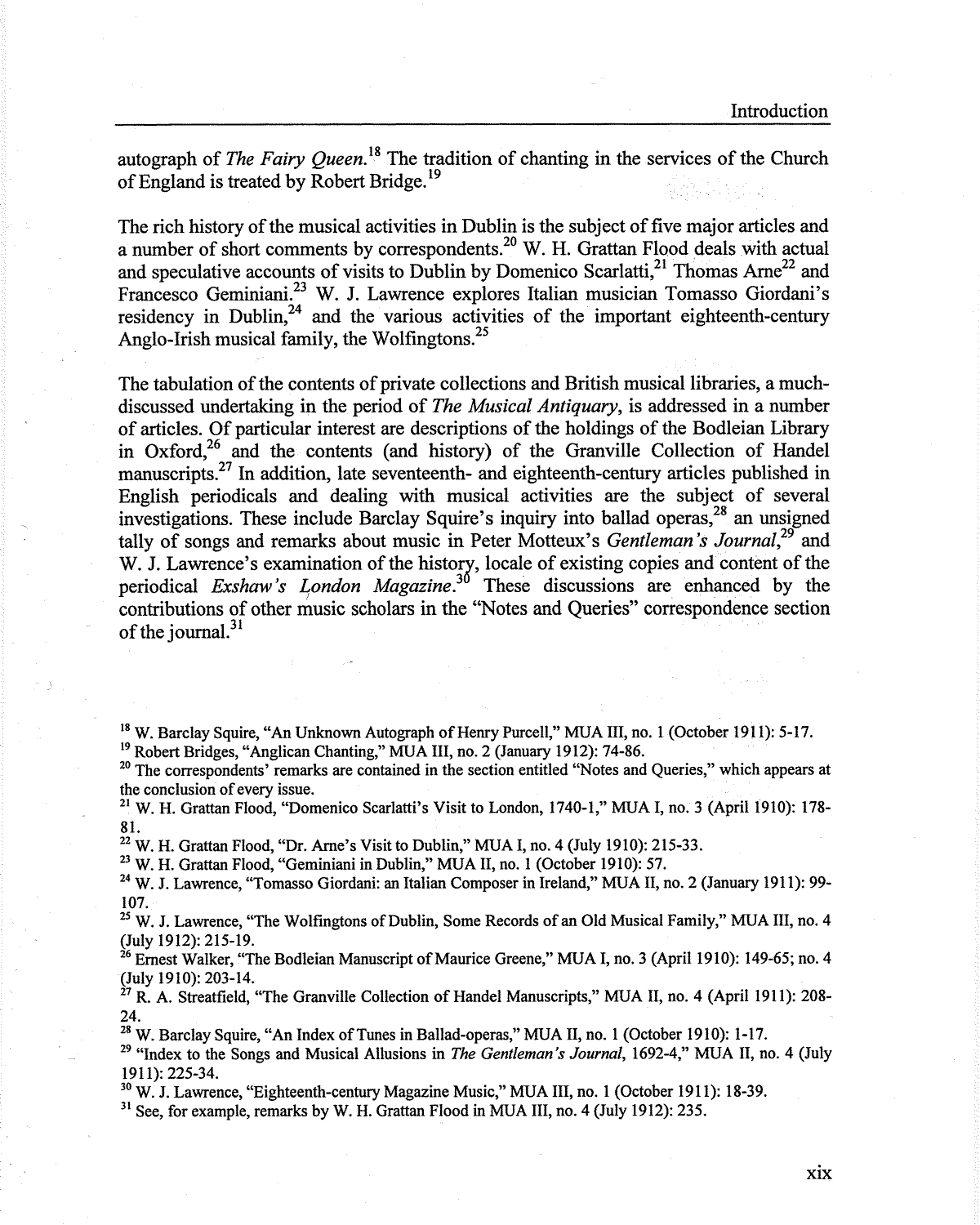## *The Musical Antiquary*

Handel, of course, remains a very frequent subject of inquiry by British music historians. R. A. Streatfield<sup>32</sup> and P. Robinson<sup>33</sup> research the evidence concerning Handel's travels, while W. J. Lawrence<sup>34</sup> describes the Handel memorabilia in Dublin, and Barclay Squire discusses the true authorship of a Handel song<sup>35</sup> and publications of the composer's songs in eighteenth-century collections.<sup>36</sup> Other Italian baroque vocal music is treated in a number of articles by well-known authorities on the subject. Edward J. Dent contributes historical studies on the operas of Peri and Monteverdi,  $37$  the Italian cantata,  $38$  and the composer Leonardo Vinci.<sup>39</sup> The American musicologist Oscar G. Sonneck writes about the Italian intermezzi *Amor and Psyche<sup>40</sup>*and *fl Giocatore.<sup>41</sup>*

Compositional techniques of Renaissance polyphonic music is a subject treated in *The Musical Antiquary.* Such studies include H. Ellis Wooldridge's series of articles in which the beginnings and finals (cadences) of motets in all eight modes are demonstrated by means of musical examples.<sup>42</sup> The same author also discusses textual declamation in music of the same period,  $43$  and C. Kennedy Scott deals with polyphonic music in performance.<sup>44</sup> Richard Runciman Terry delineates the Roman Catholic liturgical practice of the Sistine Chapel.<sup>45</sup> Of great interest is the extensive contribution of pioneer Byzantine scholar H. J. W. Tillyard in the form of a two-part article explaining the Byzantine liturgy and its musical notation.<sup>46</sup> Kathleen Schlesinger writes about the iconographic influence of the illustrated Utrecht Psalter on the development of musical instruments. <sup>47</sup>

<sup>32</sup>R. A. Streatfield, "Handel in Italy," MUA I, no. I (October 1909): 1-14.

<sup>33</sup> P. Robinson, "Handel's Journeys," MUA I, no. 4 (July 1910): 193-202.

<sup>34</sup> W. J. Lawrence, "Handeliana: some Memorials in the Dublin Charitable Musical Society," MUA III, no. 2 (January 1912): 107-09.

<sup>35</sup> W. Barclay Squire, "Handel's Song in Eight Parts," MUA IV, no. 4 (July 1913): 223-24.

<sup>36</sup>W. Barclay Squire, "Handel in Contemporary Song-books," MUA IV, no. 2 (January 1913) : 103-11.

<sup>37</sup> Edward J. Dent, "The Baroque Opera," MUA I, no. 2 (January 1910): 93-107.

<sup>38</sup> Edward J. Dent, "Italian Chamber Cantatas," MUA II, no. 3 (April 1911): 142-53; no. 4 (July 1911): 185-99.

<sup>39</sup>Edward J. Dent, "Some Notes on Leonardo Vinci," MUA IV, no. 4 (July 1913): 193-201.

<sup>40</sup> O. G. Sonneck, "A Description of Alessandro Striggio and Francesco Corteccia's Intermedi *Psyche and Amor,"* MUA III, no. 1 (October 1911): 40-53.

<sup>41</sup>0. G. Sonneck, "// *Giocatore,"* MUA IV, no. 3 (April 1913): 161-74.

<sup>42</sup> H. Ellis Wooldridge, "Studies in the Technique of Sixteenth-century Music," MUA III, no. 2 (January 1912): 87-98; no. 3 (April 1912): 142-48; no. 4 (July 1912): 190-94; IV, no. 1 (October 1912): 31-36; no. 2 (January 1913): 87-98; no. 3 (April 1913): 142-48: 190-94.

<sup>43</sup> H. Ellis Wooldridge, "The Treatment of Words in Polyphonic Music," MUA I, no. 2 (January 1910): 73-92.

<sup>44</sup>C. Kennedy Scott, "On the Performance of Polyphonic Music," MUA I, no. 3 (April 1910): 166-97.

<sup>45</sup>R.R. Terry, "Some Sistine Chapel Traditions," MUA III, no. 1 (October 1911): 1-4; no. 4 (July 1911): 200-14.

<sup>46</sup>H.J. W. Tillyard, "Greek Church Music," MUA II, no. 2 (January 1911): 80-98; no. 3 (April 1911): 155- 70.

<sup>47</sup> Kathleen Schlesinger, "The Utrecht Psalter and its Bearing on the History of Musical Instruments," MUA II, no. 1 (October 1910): 18-33.